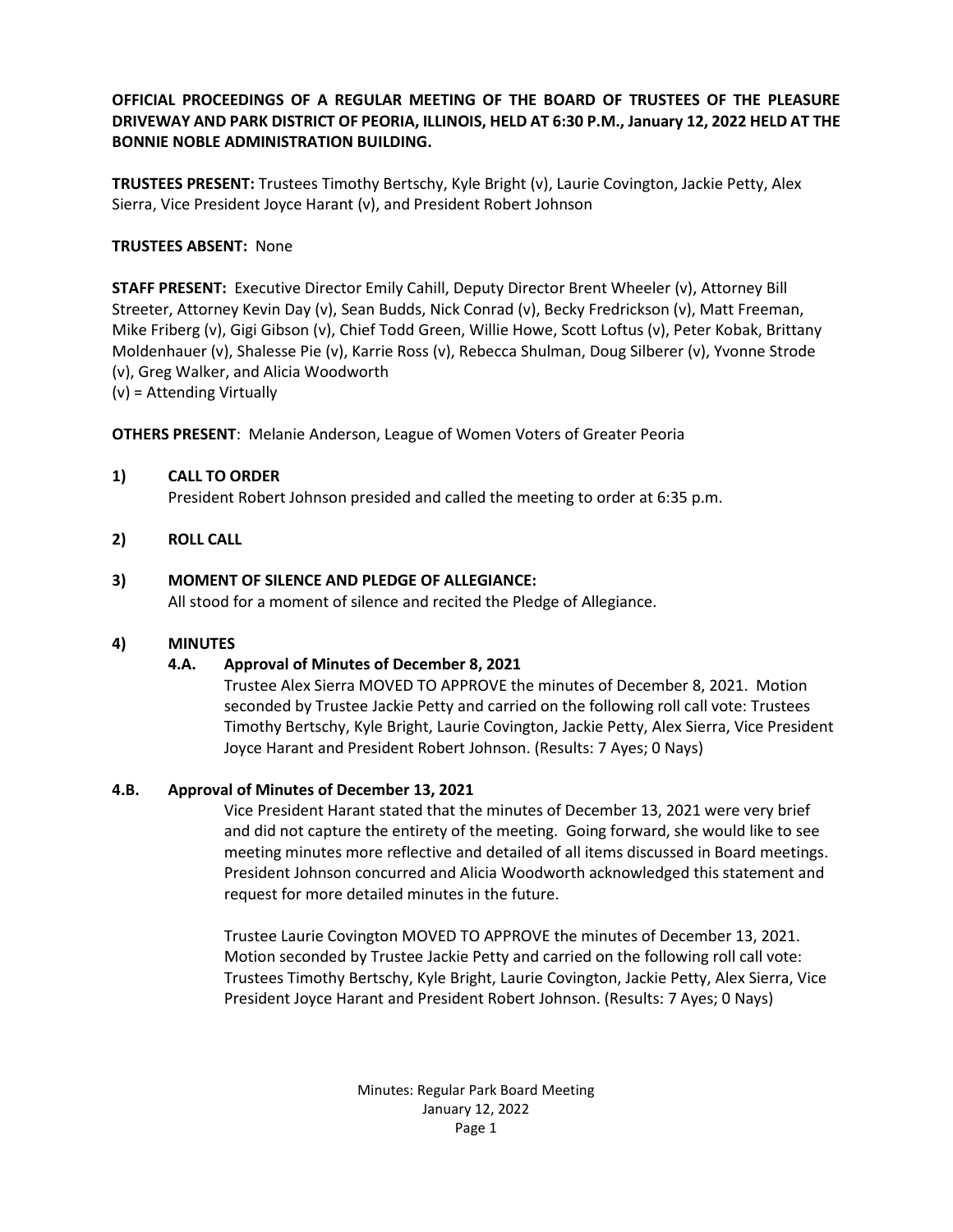### **5) STAFF REPORTS**

## **5.A. Executive Director's Report**

Emily Cahill stated that as part of the District's efforts to engage and retain a highquality workforce, staff has worked to update the benefits associated with working at the District and as an employee or a volunteer. These new benefits went into effect on January 1, 2022. Seated Trustees qualify for benefits at the same level as full-time employees.

Emily stated that for the staff holiday party held on December 17, 2021, in addition to the traditional holiday luncheon and gifts, drawings and announcements were included. Staff recognition awards, the 2021 Impact Awards, were implemented for the first time where staff members could nominate co-workers for opportunities to be recognized. A traveling trophy award was also implemented as a way to cultivate our culture of gratitude and celebrate teammates who deserve the recognition and encouragement. The Impact Awards categories were as follows:

- Others First Award: Honoring the PPD family member who has put patrons and peers before themselves. Ernest Starks won this award with Chief Todd Green having nominated him.
- Exceeds Expectations Award: Honoring the PPD family member who showed innovation and a strong internal motivation to meet the needs of those we serve. Dale Hanson won this award with Mike Friberg having nominated him.
- Behind the Scenes Award: Honoring the PPD family member whose role is important but not regularly visible to the community. Dawn Petefish won this award with Yvonne Strode having nominated her.
- PRAISE-worthy Award: Honoring the PPD family member who best exemplifies the PPD's PRAISE model in this service year. Kristie Shoemaker won this award with Becky Fredrickson having nominated her.

A traveling trophy award was also implemented this year. The PPD Events Team was honored for their willingness to jump in and support the District on so many events this year. They will then pass along the trophy to an individual or group within the District.

Trustee Alex Sierra inquired as to whether the benefits described are extended to former Trustees. Emily Cahill stated no, only to current-seated Trustees. However, there have been times in the past where a past, long-serving Trustee, upon retirement, has been extended certain benefits to reflect gratitude for their service.

# **5.B. Superintendent of Planning, Design & Construction**

Becky Fredrickson presented the December 2021 Monthly Project Report. She also reminded everyone that on Thursday, January 20 at 10:30 am there will be a ribbon cutting ceremony for the two new bridges at Bradley Park, the Japanese bridge and the large bridge that runs to the Equipment Service Center. More details will follow closer to the date.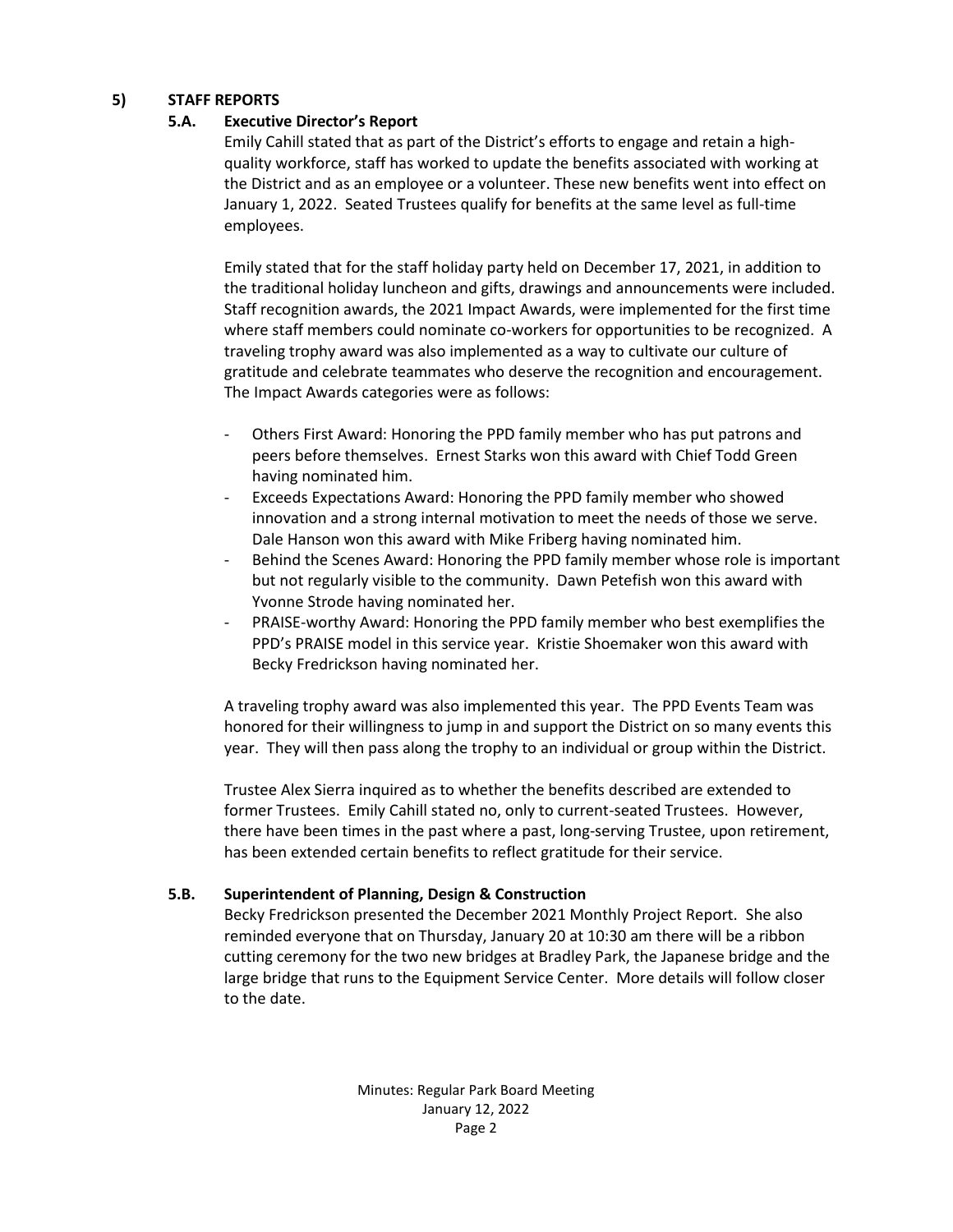Trustee Alex Sierra thanked Emily Cahill and Becky Fredrickson for attending the Peoria City Council meeting last night, where the \$600,000 allocation of Community Development Block Grant COVID-19 funds for the rehabilitation of Trewyn Park was approved and unanimously voted upon. Emily Cahill thanked Becky Fredrickson and her team for doing an outstanding job putting together the concept plan. She also thanked City of Peoria Community Development Director Joe Dulin and City Manager Patrick Urich and the entire Peoria City Council for showing their support and being collaborative in this approach to improve Trewyn Park on a quick timeline.

Trustee Kyle Bright also congratulated everyone on a job well done and inquired in relation to COVID surges, does the District envision a lack of progression with upcoming projects under construction. Becky Fredrickson stated that the District had experienced some issues early on due to contracting companies shutting down but overall, the District has been very fortunate to not experience major shutdowns or delays and does not anticipate any going forward.

#### **5.C. Director of Peoria PlayHouse Children's Museum**

Rebecca Shulman, Director of Peoria PlayHouse Children's Museum presented the strategic plan for the PlayHouse. Emily Cahill thanked Rebecca for attending tonight's Board meeting and explained that as part of the Staff Report meeting agenda item, the District wanted Rebecca to share with the Board some of the work that has been performed over the last several months at the Peoria PlayHouse Children's Museum and with the Advisory Committee which established some strategic direction for the PlayHouse. The PlayHouse has seen long-term impacts of COVID because of the way children play and the work necessary to keep them safe. Rebecca and her team have done an outstanding job of being flexible and innovative and continuing to serve our community and as they look to revitalize and consider the long-term future of the PlayHouse in our new COVID reality, they have done some outstanding work.

Rebecca Shulman stated the Strategic Plan was created with the help of Peter Kobak and Erin Gallagher, both Park District staff, who did a phenomenal job of helping determine the strengths and weaknesses of the PlayHouse and how to move forward. As a result, it was determined the PlayHouse needs to move from a "hidden gem" to "gem" which is the title of the Strategic Plan. It is the plan over the next two years that all community families know the PlayHouse and have access to it. There are three priorities that have been identified to be implemented. They are:

Priority #1 – Identify and implement strategies for helping children become explorers and creators beyond the PlayHouse building. The goals of priority #1 are:

1. Expand the PlayHouse paid experience into Glen Oak Park so that 5% of nice weather visits include an outdoor component.

2. That PlayHouse offer technical assistance and education at least 10 times per year with at least 3 organizations.

3. That PlayHouse experiences take place outside of Glen Oak Park at least 15 times per year.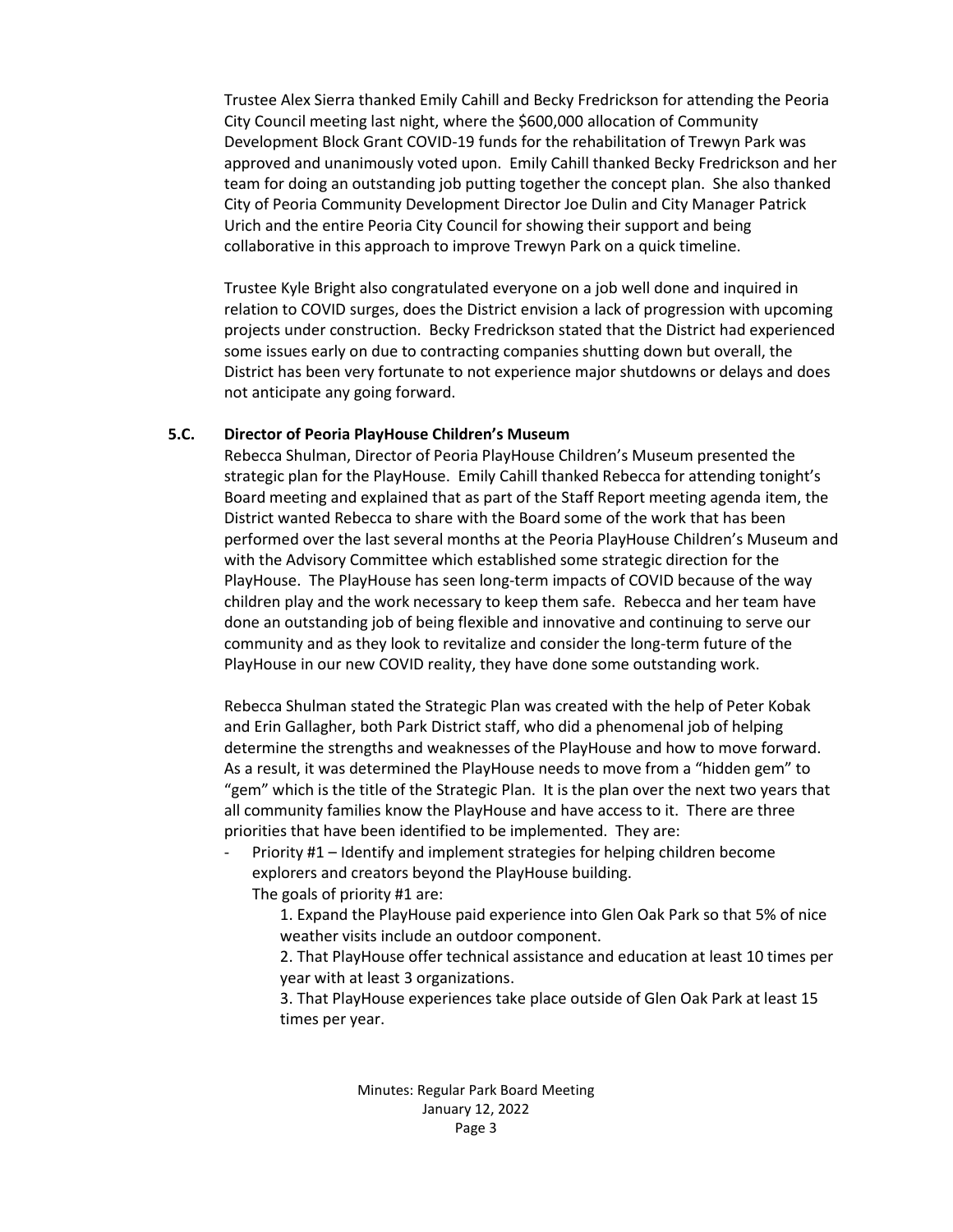Priority #2 – Actively engage new audiences through marketing, partnerships, and programming.

The goals of priority #2 are:

1. Develop and publish an annual communications strategy including branding guidelines, communications timeline, marketing goals, public relations plan, and fundraising plan.

2. Create a Diversity, Equity, and Inclusion (DEI) plan that identifies and addresses barriers to participation.

3. 25% of PlayHouse marketing is dedicated to increasing attendance among underrepresented visitor groups and monitor impact.

4. Work with OSF to prescribe 100 prescriptions for play per month, with 10 families taking advantage of it per month.

5. Plan, prototype, evaluate offerings that engage 8 to 10-year-olds at the PlayHouse.

Priority #3 – Clarify and leverage the role of the PlayHouse within the Park District. The goals of priority #3 are:

1. Map PlayHouse customer journey and collaboratively address opportunities for improvement.

2. Establish the PlayHouse within the Park District as an educational research resource by prototyping at least 2 new programs or approaches for kids up to age 10 and their families.

3. PlayHouse staff are represented on all Park District Working Groups and 1 Park District Board Member is on the PlayHouse Advisory Board.

4. Create a collaborative plan with Park District Executive Leadership for moving forward with the PlayHouse capital campaign.

In 2022 the PlayHouse goal is operationalizing the established Strategic Plan and make sure the Strategic Plan is considered and carried out going forward. Trustee Alex Sierra asked who was consulted and solicited in the feedback process when the Strategic Plan was being developed. Rebecca Shulman stated that a survey was conducted with all staff, the PlayHouse Advisory Board, and member engagement group, a parent ambassador group, and our OSF partners. Trustee Sierra asked if the PlayHouse reached out to the schools which Rebecca replied no, while the PlayHouse does reach out to schools frequently, as pertaining to the Strategic Plan, the PlayHouse did not reach out to schools because the focus was to speak directly to people who knew the challenges and opportunities of the PlayHouse. Trustee Sierra asked during 2020 and 2021, how many technical assistance and educational programs were offered? Rebecca did not know the exact number for 2021 but relayed many that were offered. She will follow up with Trustees with the exact number. For 2020, due to COVID, she was not sure any were offered as the PlayHouse was shut down most of the year. How many organizations were partnered with in 2021 to offer the technical assistance programs? Rebecca stated Peoria Public Schools and the Peoria Park District were the primary organizations and will follow up with the exact organizations. Trustee Sierra stated the reason he is asking is because he wanted to know how the goal of the PlayHouse offer technical assistance and education at least 10 times per year with at least 3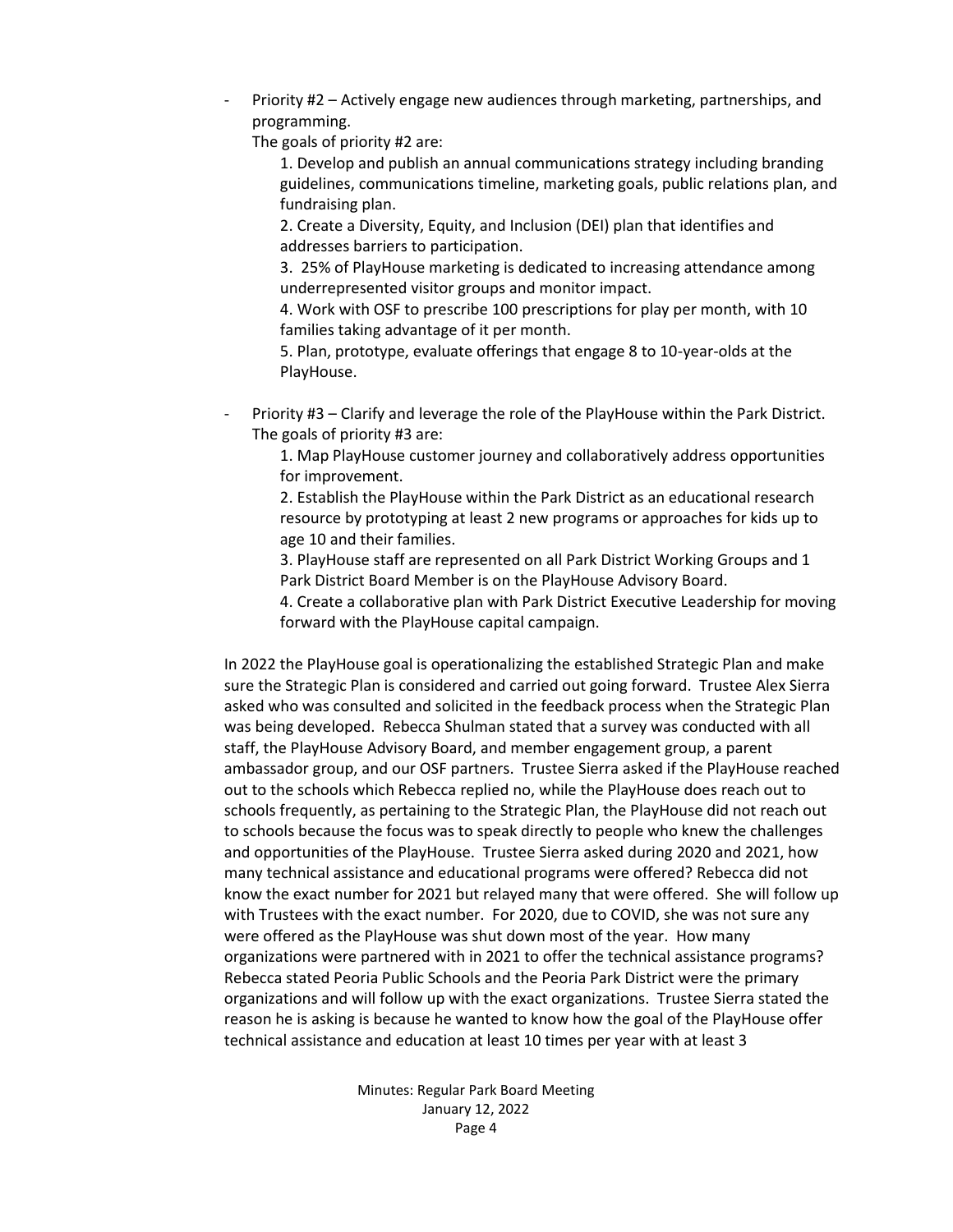organizations was created. Rebecca replied that in the past, the PlayHouse did not necessarily set specific goals and is now doing so in order to track and record progress and will build off of them. Trustee Sierra asked what the PlayHouse has done to address diversity. Rebecca stated that reaching a diverse constituency and promoting diversity is very important to PlayHouse staff. The Explorer program which offers \$15 memberships to families that receive LINK or WICC and the Celebrate Peoria program which celebrates the cultural diversity of Peoria which is now called Cultural Connections. In addition, staff wants diversity to be woven into the PlayHouse every day and founded the diversity committee to address it.

Vice President Jackie Petty asked if children are encouraged to comingle, realizing COVID is an issue. Rebecca stated that is one of the things the PlayHouse is currently working on and has a team called Friends of the Peoria PlayHouse that works on empathy pop ups and works with community leaders in this area. Much research has been done on play and what children learn in these types of museums and how to best to employ diversity.

Trustee Timothy Bertschy asked if the District completely owns the PlayHouse program or is it a collaborative program? Emily Cahill replied that this is a facility of the Peoria Park District and entirely funded through the Recreation Fund. Trustee Bertschy asked if the PlayHouse Mission, Vision and Values should exactly match the District's and was the District's current mission statement referred to when developing the PlayHouse statement? Rebecca stated the mission statement for the PlayHouse was created by herself, Emily Cahill and Brent Wheeler during a series of meetings in 2015, before the PlayHouse was opened and the District's was kept in mind. All the separate facilities have their separate mission statement where the District's current broad-reaching statement encompasses them all. Trustee Bertschy stated that it is important that all District facilities and programs reflect the Mission, Vision and Values of the Peoria Park District.

Trustee Sierra asked how is the customer journey tracked? Rebecca stated that as she only learned of the concept 3-4 years ago, it has not been tracked in the past and this is a new endeavor.

#### **5.D. Chief of Police**

Todd Green, Chief of Police, presented the December 2021 Police Activity Summary.

### **6) COMMITTEE REPORTS:** None

#### **7) NEW BUSINESS:**

### **7.A. Disclaimer by a Beneficiary – Geiss Trust**

Becky Fredrickson stated in light of the Park District declining to accept the real property donation along Abington Road across from Glen Oak Park, the attorney representing the Dale Geiss Trust, requested a disclaimer be executed by the Park Board. Staff did an assessment of the potential property, and in October recommended that the Park Board not accept the 3.7 acres due to its limited overall recreational value to the District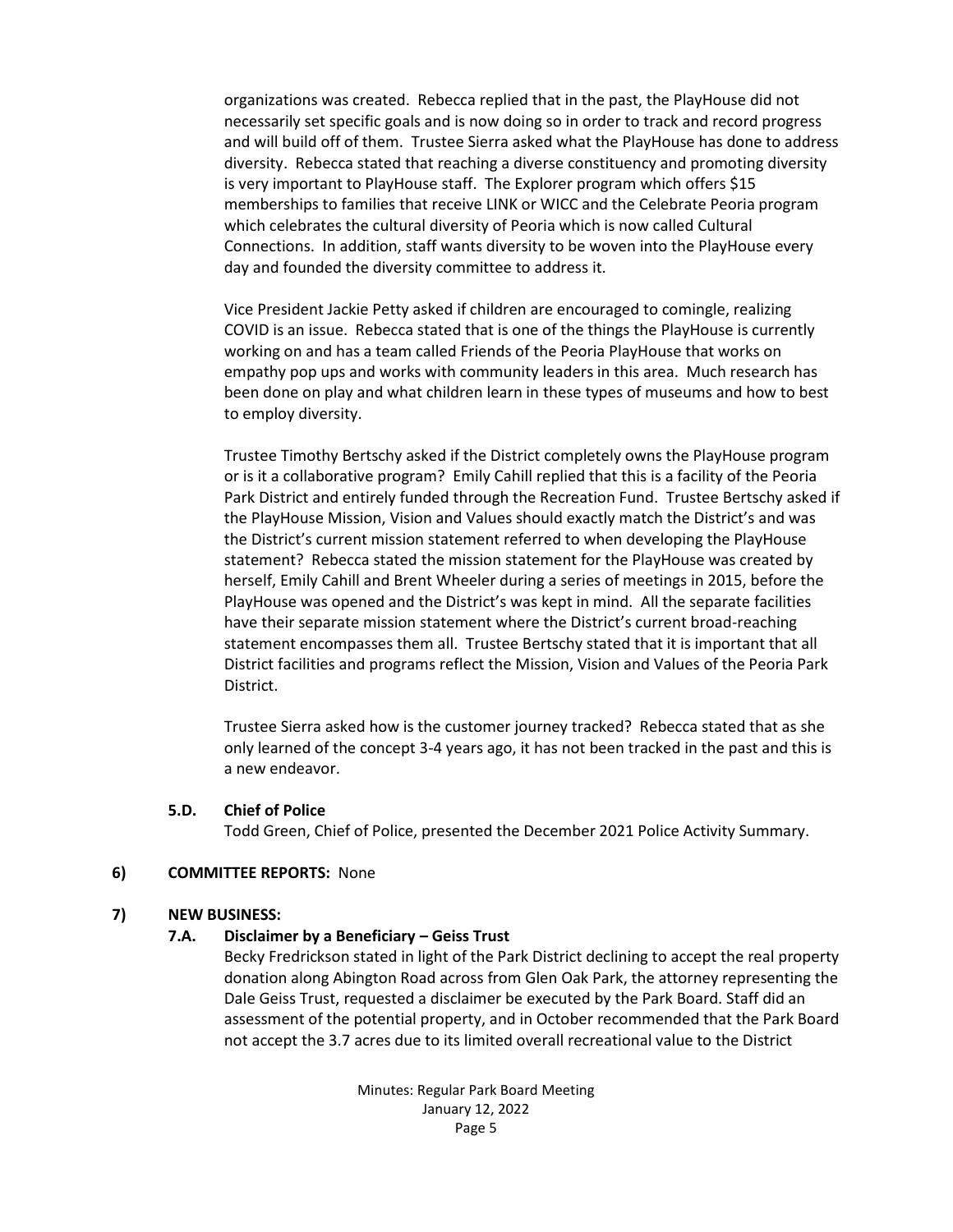compared to the potential liability. Through consensus of the Park Board, it was agreed to decline the potential donation. Staff recommended approving the Disclaimer by a Beneficiary of the Dale M. Geiss Trust.

Trustee Alex Sierra MOVED TO APPROVE the Disclaimer by a Beneficiary – Geiss Trust. Trustee Bertschy inquired if Attorney William Streeter reviewed and was comfortable with the disclaimer. Mr. Streeter stated he had reviewed and is comfortable with it. Motion seconded by Trustee Timothy Bertschy and carried on the following roll call vote: Trustees Timothy Bertschy, Kyle Bright, Laurie Covington, Jackie Petty, Alex Sierra, Vice President Joyce Harant and President Robert Johnson. (Results: 7 Ayes; 0 Nays)

### **7.B. Appointment of 2022 Officers and Advisors**

Emily Cahill stated according to the Park District Policy, the Board appoints the Officers and Advisors of the Board of Trustees for their organization for each fiscal year. Staff recommends approval of the following appointments for 2022: Secretary – Alicia Woodworth, Treasurer/Assistant Secretary – Emily Cahill, Assistant Treasurer – Karrie Ross, Kadar Heffner  $2^{nd}$ , Nicole Lipe  $3^{rd}$ , Assistant Secretary – David Gray  $2^{nd}$ , Executive Director of Parks & Recreation – Emily Cahill, Attorney – William Streeter of Hasselberg, Grebe, Snodgrass, Urban and Wentworth.

Trustee Jackie Petty MOVED TO APPROVE the Appointment of the 2022 Officers and Advisors as recommended by staff. Motion seconded by Trustee Alex Sierra and carried on the following roll call vote: Trustees Timothy Bertschy, Kyle Bright, Laurie Covington, Jackie Petty, Alex Sierra, Vice President Joyce Harant and President Robert Johnson. (Results: 7 Ayes; 0 Nays)

### **7.C. Appointment of 2022 Vice President**

Emily Cahill stated in accordance with Policies, Rules and Regulations, the Board shall at once at its organizational meeting proceed to the appointment of a Vice President. As such, President Robert Johnson should nominate a Trustee to serve as the 2022 Park Board Vice President at its first Board meeting of year, which is this meeting. In accordance with policy, President Johnson nominated Trustee Jackie Petty to serve as the 2022 Park Board Vice President.

Trustee Timothy Bertschy MOVED TO APPROVE the appointment of Jackie Petty as the 2022 Park Board Vice President. Motion seconded by Trustee Alex Sierra and carried on the following roll call vote: Trustees Timothy Bertschy, Kyle Bright, Laurie Covington, Jackie Petty, Alex Sierra, Vice President Joyce Harant and President Robert Johnson. (Results: 7 Ayes; 0 Nays)

# **8) CALENDAR OF CONSENT ITEMS:**

Trustee Alex Sierra MOVED TO APPROVE Calendar of Consent Items 8.A., 8.B., 8.D., 8.E., 8.F., and 8.G. Motion seconded by Trustee Jackie Petty and carried on the following roll call vote: Trustees Timothy Bertschy, Kyle Bright, Laurie Covington, Jackie Petty, Alex Sierra, Vice President Joyce Harant and President Robert Johnson. (Results: 7 Ayes; 0 Nays)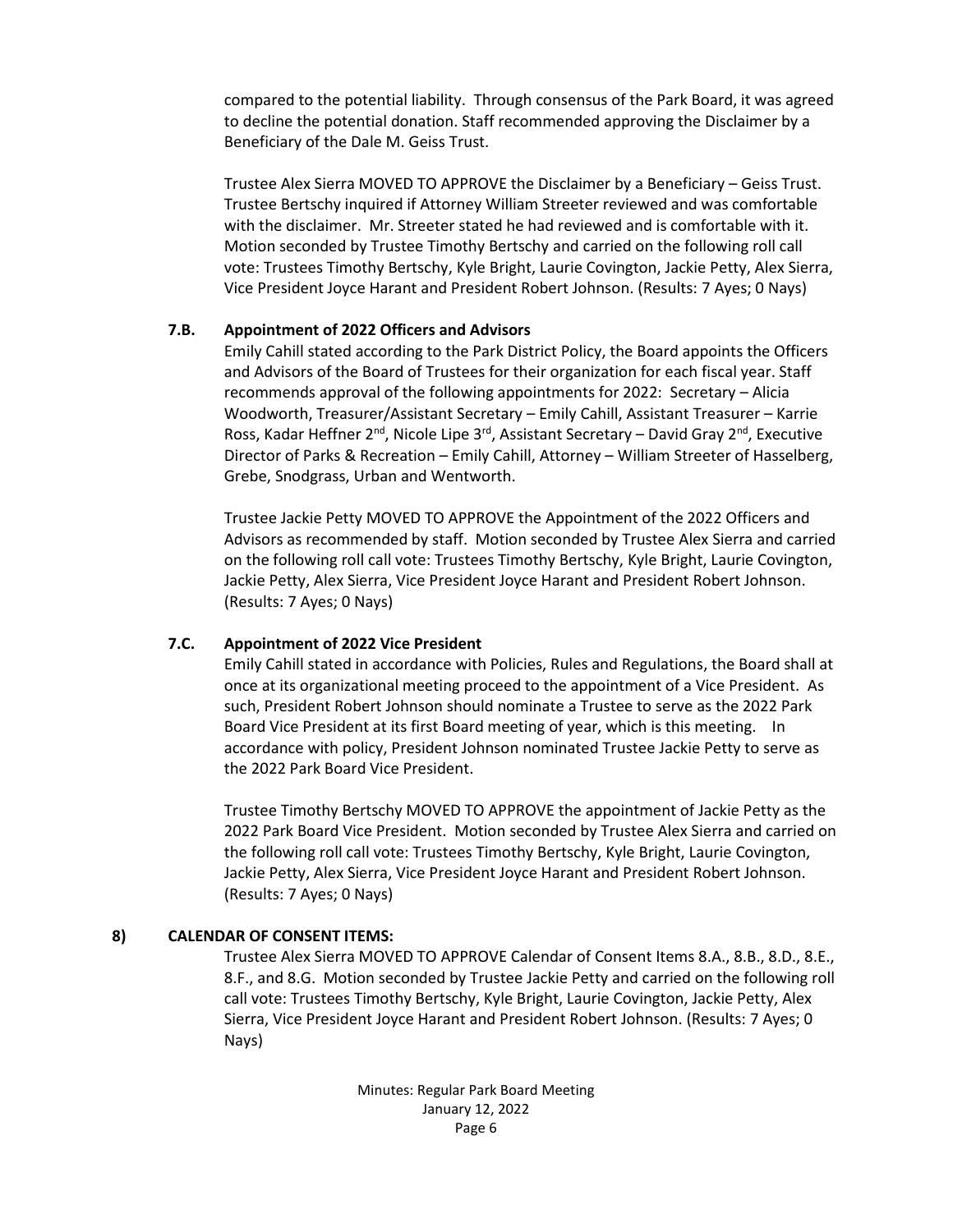- **8.A. Request for Use – Haunted Hustle – Bradley Park**
- **8.B. Request for Use – Springdale 5K Walk Run – Lower Glen Oak Park**

# **8.C. Request for Use – JV Summer Basketball League – RiverPlex**

Vice President Joyce Harant inquired if item 8.C. was an application from an individual or were they representing an organization? Brent Wheeler stated this is an individual proposing this event and insurance is available to this type of event and this person is prepared to take care of that. High school coaches and parents will be at the event as well.

Vice President Joyce Harant MOVED TO APPROVE Calendar of Consent Item 8.C. Motion seconded by Trustee Alex Sierra and carried on the following roll call vote: Trustees Timothy Bertschy, Kyle Bright, Laurie Covington, Jackie Petty, Alex Sierra, Vice President Joyce Harant and President Robert Johnson. (Results: 7 Ayes; 0 Nays)

- **8.D. Request for Use – Winter Market – RiverPlex**
- **8.E. Request for Use – Hot Shots Youth Basketball – RiverPlex**
- **8.F. Ratification of Phone Poll of December 20, 2021: Quote- Garage Door Replacement – Owens Center**
- **8.G. Ratification of Phone Poll of December 20, 2021: Quote- Lobby Furniture and Conference Room Chairs – RiverPlex**

### **9) PENDING BUSINESS**: None

### **10) CITIZEN REQUEST TO ADDRESS THE BOARD:** None

### **11) COMMUNICATIONS:**

### **11.A. Amazon Smile Donation**

Third quarter 2021 AmazonSmile donations totaled \$107.78.

### **11.B. Peoria Players Donation Thank You**

Peoria Players thanked the District for their donation of \$1,432.00 in exchange for their contribution to Lakeview Park After Dark.

### **12) OTHER BUSINESS:**

Trustee Timothy Bertschy stated he had asked for an opinion in regards to his voting on payables presented by the Finance Committee, and asked if an opinion has been given and where do we stand. Attorney William Streeter stated he has yet to receive a response from the State's Attorney and he will follow up.

Trustee Bertschy stated that if/when the PAV in the Park group comes back to the Peoria Park District with a proposal, he wants to make sure that if that happens, we give the community sufficient advance notice so they can attend that Board meeting. Emily Cahill stated that the process would be that a formal request from the group would have to be made. Prior to every Board meeting agenda publication, President Johnson has to approve the items on the agenda and he would have to approve that request for